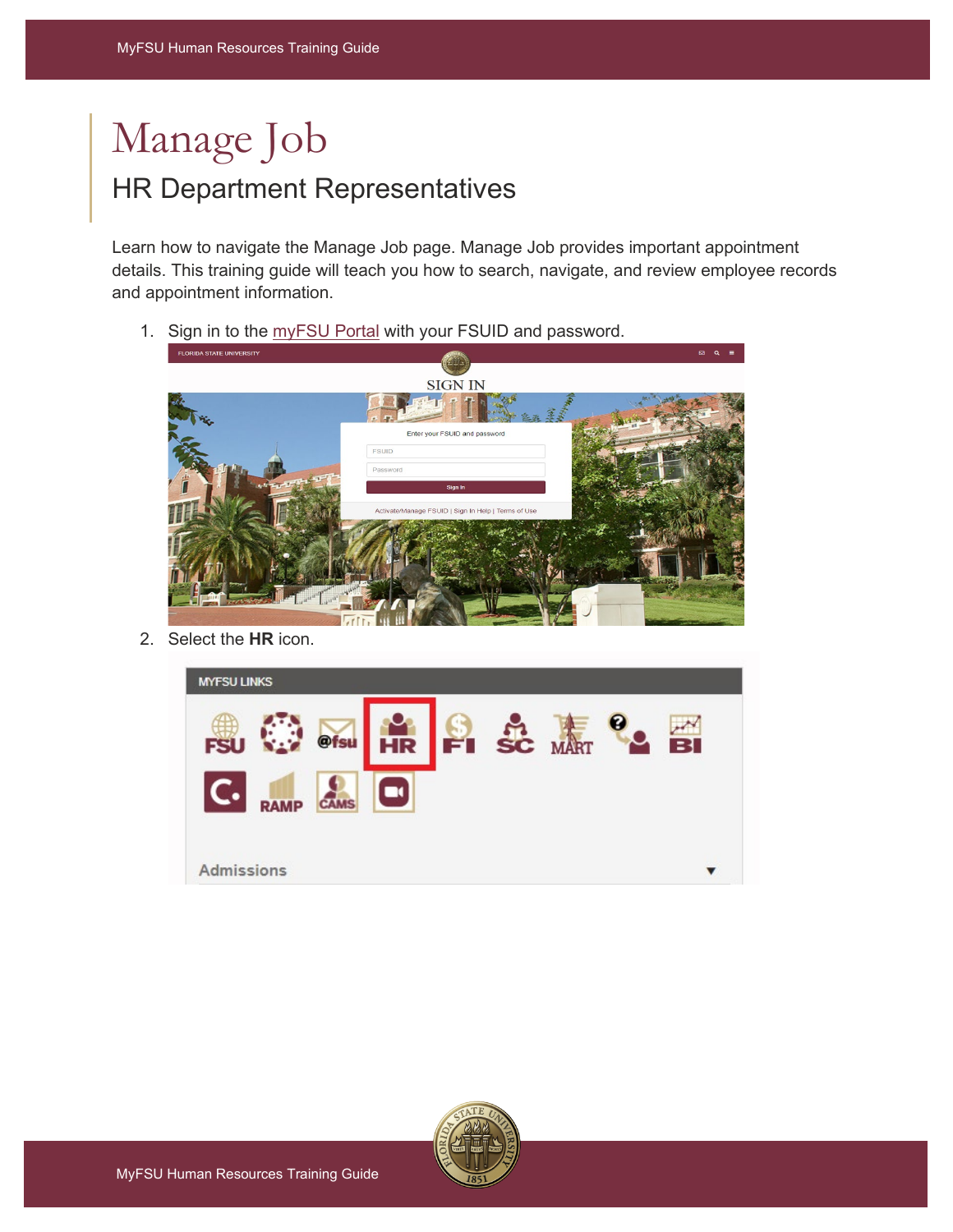3. Click on the **My Homepage** drop-down menu.



4. Select the **Department Administration** Homepage.



5. Select the **Manage Job** tile.



- 6. To **search** for an employee's record, enter search criteria. You can search by an employee's Empl ID and/or Empl Record, Name, HR Status, or Department.
	- a. Selecting **Active** for HR Status will return any active appointments.
	- b. To review historical information for an appointment, select the **Include History box.**

Manage Job – Training Guide | Last Update April 2022 **2**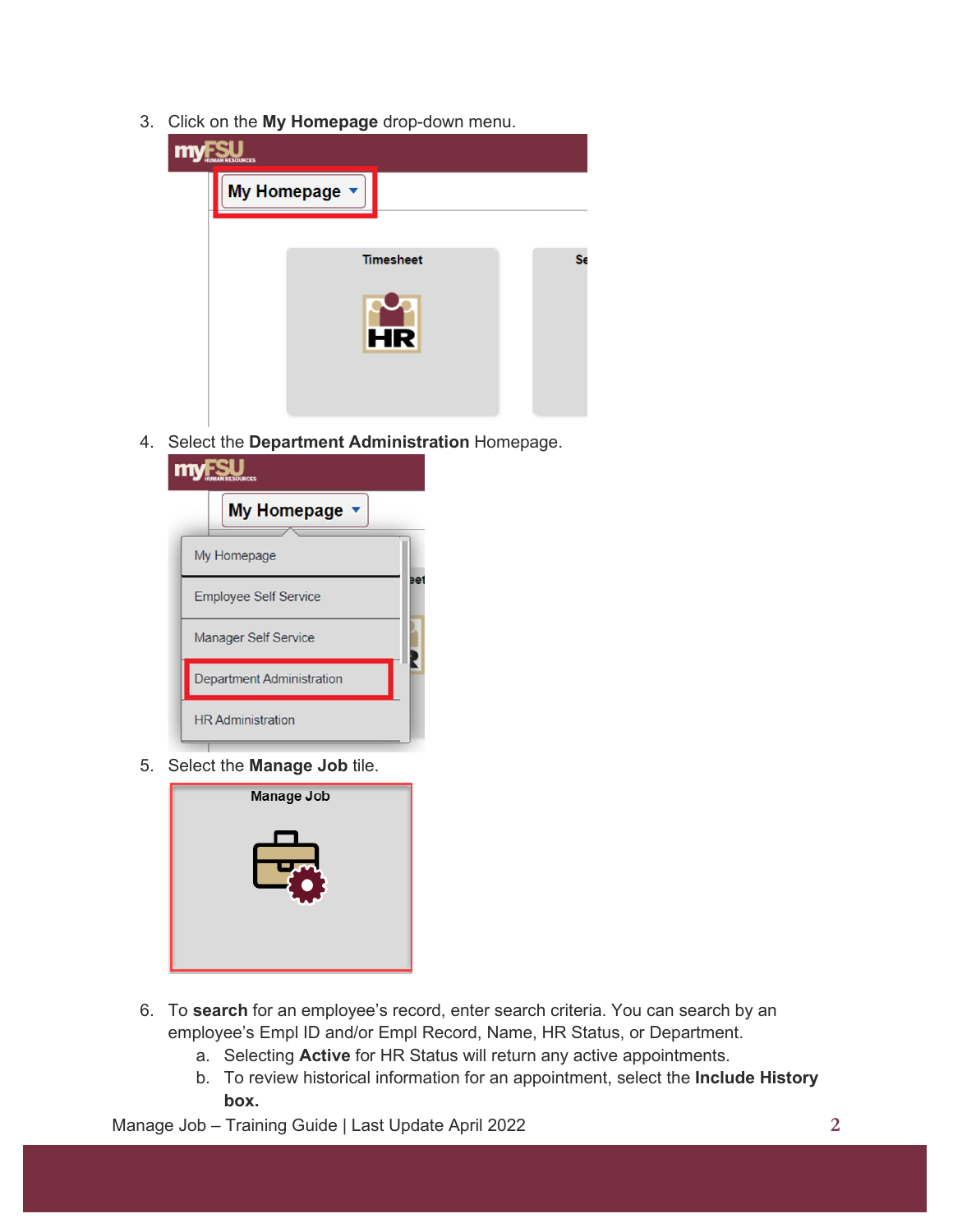c. To search by **Department**, you must enter "FSU01" in the **Business Unit** field before entering the Department ID.

| Search Job Data<br>▼ Search Criteria |                            |       |             | If you are searching by Department, you must first enter "FSU01" in the Business Unit field before entering the Dept ID or click the prompt search button (magnifying glass). |                             |             |
|--------------------------------------|----------------------------|-------|-------------|-------------------------------------------------------------------------------------------------------------------------------------------------------------------------------|-----------------------------|-------------|
| My Saved Searches                    |                            |       | $\check{~}$ |                                                                                                                                                                               |                             |             |
| Empl ID                              | begins with $\sim$         |       |             | <b>Empl Record</b>                                                                                                                                                            | $\equiv$<br>$\check{ }$     |             |
| Name                                 | begins with<br>$\check{ }$ |       |             | Last Name                                                                                                                                                                     | begins with<br>$\check{ }$  |             |
| <b>Second Last Name</b>              | begins with<br>$\check{ }$ |       |             | <b>HR Status</b>                                                                                                                                                              | begins with<br>$\checkmark$ | $\check{ }$ |
| <b>Business Unit</b>                 | begins with $\sim$         |       | Q           | Department                                                                                                                                                                    | begins with $\sim$          | Q           |
|                                      | <b>Include History</b>     |       |             |                                                                                                                                                                               |                             |             |
|                                      | Search                     | Clear | Save Search |                                                                                                                                                                               |                             |             |

- 7. After entering search criteria, click **Search**.
- 8. Your most recent search criteria will be displayed in the My Recent Searches menu. Click **Search Again** to review recent search results.

| $\blacktriangleright$ My Recent Searches                                                          |                |              |
|---------------------------------------------------------------------------------------------------|----------------|--------------|
| Select the 'Edit' icon, choose the row(s) to be deleted and select 'Done' to refresh the section. |                |              |
| Empl ID:000114682                                                                                 | Today 02:28 PM | Search Again |
| Name:FSU                                                                                          | Today 02:25 PM | Search Again |

9. If multiple appointments return in your search results, **click** the arrow button next to the record you need to review.

Gearch Results Empl ID:000114682

|                    |                        |                 |                        |                       |                     |           |                           | <b>Z</b> rows |
|--------------------|------------------------|-----------------|------------------------|-----------------------|---------------------|-----------|---------------------------|---------------|
| Empl ID $\Diamond$ | Empl Record $\Diamond$ | Name $\diamond$ | Middle Name $\Diamond$ | Department $\Diamond$ | Job Code $\Diamond$ | HR Status | Business Title $\Diamond$ |               |
| 000114682          |                        | Sally Seminole  |                        | 202000                | 4250                | Active    | Program Associate         |               |
| 000114682          |                        | Sally Seminole  |                        | 025000                | T011                | Active    | Business Off Clerical Etc |               |

10. The **Job Actions Summary** provides an overview of key appointment information such as HR/Payroll status, Job Code and Position information, Department Information, FTE, and the Effective Date. To view the full appointment information, **click** the arrow button next to the row you need to review.

|                                               | <b>Sally Seminole</b><br>000114682 - 0 - Employee<br>Program Associate |                            |                                           |                              |                                  |                                                                        |                                      |                                   |                                   |                              |                                 |     |                                       |                       |                |           |
|-----------------------------------------------|------------------------------------------------------------------------|----------------------------|-------------------------------------------|------------------------------|----------------------------------|------------------------------------------------------------------------|--------------------------------------|-----------------------------------|-----------------------------------|------------------------------|---------------------------------|-----|---------------------------------------|-----------------------|----------------|-----------|
|                                               | <b>Job Actions Summary</b>                                             |                            |                                           |                              |                                  |                                                                        |                                      |                                   |                                   |                              |                                 |     |                                       |                       |                | 1 ro<br>1 |
| <b>Effective</b><br>Date /<br><b>Sequence</b> | HR / Payroll<br>Status / Job<br><b>Indicator</b>                       |                            | Action / Last Updated<br>Reason By / Date |                              | <b>Job Code Position</b>         | <b>Reports To</b>                                                      |                                      | Department Pay Group              | <b>Employee</b><br>Classification | <b>Employee Type</b>         | <b>Standard</b><br><b>Hours</b> | FTE | <b>FLSA</b><br><b>Status</b>          | <b>Action</b><br>Date | <b>Actions</b> |           |
| 02/15/2022<br>$\mathbf 0$                     | Active<br>Active<br>Primary Job                                        | Hire<br><b>New</b><br>Hire | Abigail Lejeune<br>03/23/2022             | 4250<br>Program<br>Associate | 00056900<br>Program<br>Associate | 00057971<br><b>Sr Administrative</b><br><b>Spec</b><br>Rebecca Garside | 202000<br>Med<br>Academic<br>Affairs | <b>NLW</b><br>NON-<br>LAW/UEU/UNU | $\overline{2}$<br>Probationary    | E<br><b>Exception Hourly</b> |                                 |     | 40.00 1.000000 Nonexempt 03/23/2022 @ |                       |                |           |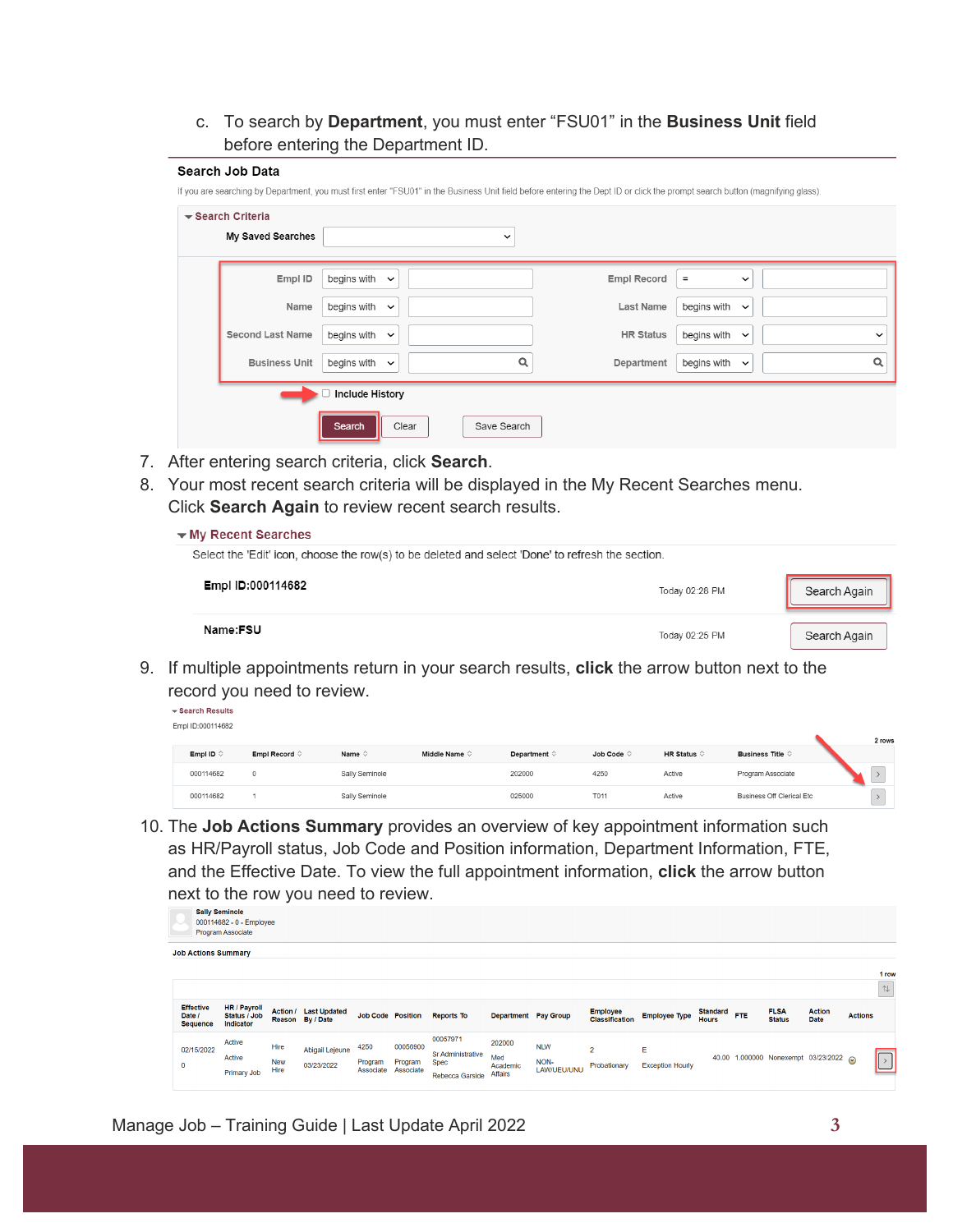11. On the **Job Details** page, you can review appointment details under each specific page (ex: Work Location, Job Information, Salary and Compensation, etc.) or click **Expand All** to open all of the pages. If viewing historical records, you can navigate to prior rows using the arrow icons.

| ÷<br>< Job Actions Summary                                             | Job Details                    | QQ | $\vdots$ $\circ$ |  |
|------------------------------------------------------------------------|--------------------------------|----|------------------|--|
| <b>Sally Seminole</b><br>000114682 - 0 - Employee<br>Program Associate |                                |    |                  |  |
| Effective Date 02/15/2022<br>Sequence 0                                | Action Hire<br>Reason New Hire |    |                  |  |
| ${}_{k\,2}^{\kappa\,3}$ Expand All                                     |                                |    | 1 of 1           |  |
| ▶ Work Location                                                        |                                |    |                  |  |
| ▶ Job Information                                                      |                                |    |                  |  |
| ▶ Labor Information                                                    |                                |    |                  |  |
| ▶ Salary and Compensation                                              |                                |    |                  |  |
| ▶ Payroll                                                              |                                |    |                  |  |
| ▶ Employment Data                                                      |                                |    |                  |  |
| ▶ Benefit Program<br>FSU Mail & Admin Codes                            |                                |    |                  |  |
| ▶ Drop Zone 2                                                          |                                |    |                  |  |
| ▶ Drop Zone 3                                                          |                                |    |                  |  |
| ▶ Drop Zone 4                                                          |                                |    |                  |  |
| ▶ Attachments                                                          |                                |    |                  |  |
| ▶ Validate                                                             |                                |    |                  |  |
| ▶ Summary                                                              |                                |    |                  |  |

a. Within the **Work Location** and **Job Information** pages, you will find key appointment information including HR Status, Job Code, Position Number, Department, Supervisor Information, Standard Hours and FTE.

| < Job Actions Summary                                           | <b>Job Details</b>                           |
|-----------------------------------------------------------------|----------------------------------------------|
| Sally Seminole<br>000114682 - 0 - Employee<br>Program Associate |                                              |
| Effective Date 02/15/2022<br>Sequence 0                         | Action Hire<br>Reason New Hire               |
| ※ Collapse All                                                  |                                              |
| work Location                                                   |                                              |
| HR Status Active                                                | Payroll Status Active                        |
| Job Indicator Primary Job                                       | Status Completed                             |
| Position Number 00056900 Program Associate                      | Override Details No                          |
| Position Entry Date 02/15/2022                                  | Position Managed Record No                   |
| Regulatory Region USA United States                             | Company FSU Florida State University         |
| Business Unit FSU01 FSU Business Unit                           |                                              |
| Department 202000 Med Academic Affairs                          | Department Entry Date 02/15/2022             |
| Location 40011160A COM -THRASHER BLDG (MED 1160A                | Establishment ID 00001 FSU Main Campus       |
| Date Created 03/23/2022                                         |                                              |
| Last Start Date 02/15/2022                                      | <b>Expected Job End Date</b>                 |
| End Job Automatically No                                        |                                              |
| Up Job Information                                              |                                              |
| Job Code 4250 Program Associate                                 | Job Entry Date 02/15/2022                    |
| Supervisor Level                                                | Supervisor ID                                |
| Reports To 00057971 Sr Administrative Spec                      | Reports To Manager 000104756 Rebecca Garside |
| Regular/Temporary Regular                                       | Full/Part Full-Time                          |
| Employee Class Probation                                        | Officer Code None                            |
| Regular Shift Not Applicable                                    | Shift Rate                                   |
| Classified Ind All                                              | <b>Shift Factor</b>                          |
| <b>Duties Type</b>                                              |                                              |
| <b>Standard Hours</b>                                           |                                              |
| Standard Hours 40.00                                            | Work Period Weekly 52.2                      |
| FTE 1.000000                                                    | As of Date 02/15/2022                        |
| Adds to FTE Actual Count? Yes                                   | Encumbrance Override No                      |
| Combined Standard Hours 40.00                                   | FTE 1.000000                                 |